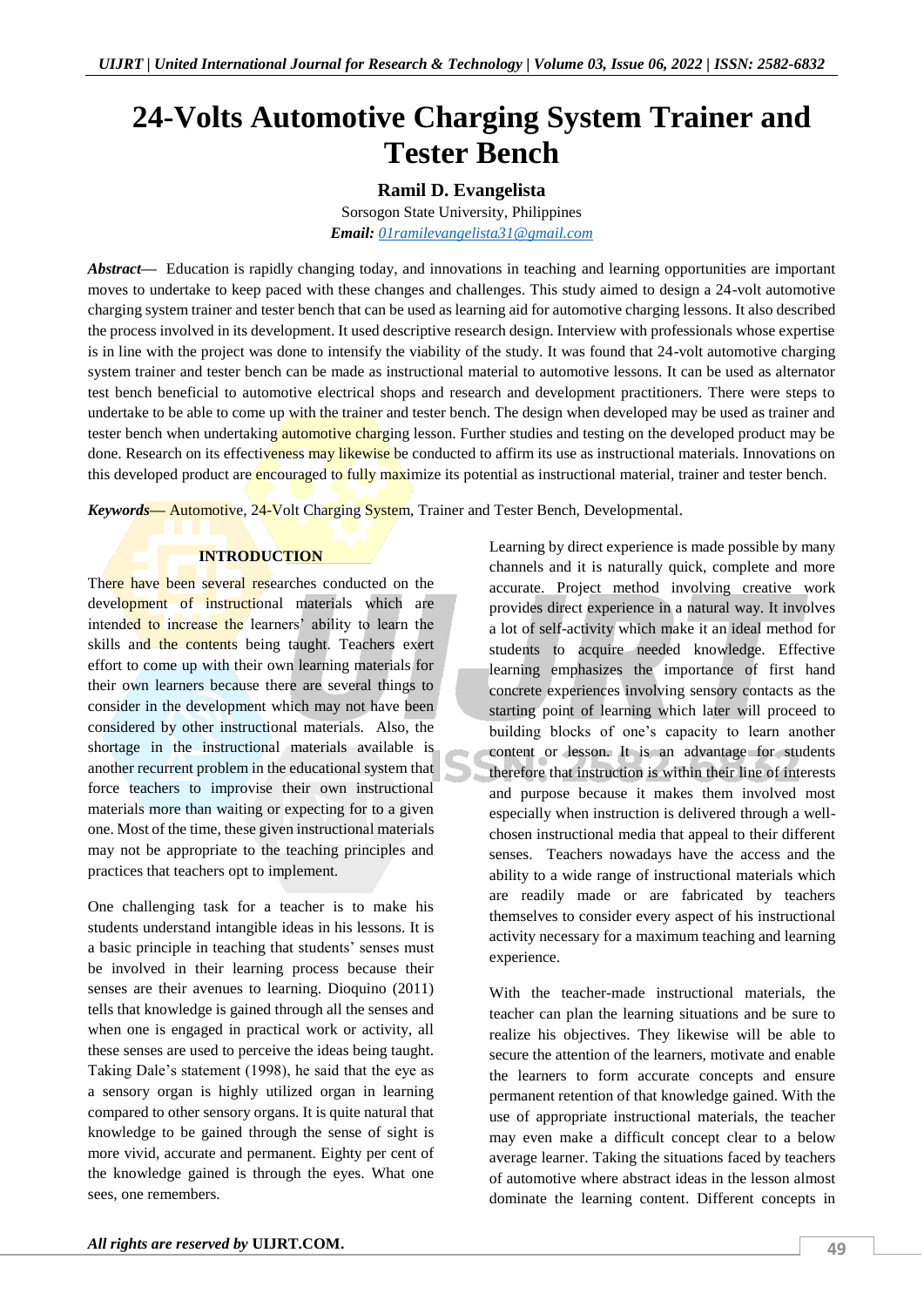automotive is tasking and impossible to be learned without the aid of appropriate instructional materials. Explaining concepts would be harder to do if only lectures or even with pictures and illustrations are done in the classroom. Concrete objects must be present to mock the different activities of vehicles. Each and every vehicular activity necessary for a vehicle to function well must have a corresponding instructional material to assist teachers in their teaching activities. With this, the researcher was given the initiative to achieve for the development of another instructional material which is conceptualized from an alternator and starter test bench. It will be a replica of automotive charging system on vehicles. It is the 24-volt Automotive Charging System Trainer and Tester Bench.

This project is composed of four main parts: the frame, alternator clamp, instrument panel and the electrical circuitry. The frame used  $\alpha$  rectangular steel to endure the weight load with a ball caster attached at the lower part for easy mobility. The alternator clamp was designed to accommodate any 24-volt alternator. The instrument panel is designed with a detachable module from the instrument panel frame made up of acrylic glass sheet which accommodate the instruments/gadgets. The electrical circuitry is designed to terminate its ending terminals to a binding post which are all installed in the instrument panel. With this project, teacher can readily present to students any lesson concerning vehicular charging system. With the electrical system installed in the car, it would be hard for students to figure them out since its location is not within the convenience and would take time and effort to pull them out of the vehicle. With this improvised instructional material for automotive charging system trainer and tester bench, it will provide students better and wider understanding about charging system and other electrical concerns of vehicle.

With this, the researcher was able to conceptualize the development and construction of an innovated charging system trainer and tester bench, it can be utilized for demonstration, checking, testing and troubleshooting the automotive charging system. It will likewise be a useful alternator test bench to make troubleshooting easier, faster and more convenient.

Automotive charging system as explained by Crouse, et. al. (1975) plays a vital role in the automotive electrical system. According to Meti (2004), the electrical system is the most important support system of a vehicle. Its electricity provides the power needed for the different electrical loads such as starting motor, ignition system, radio and other electrical components and electronics devices while the engine is running. Battery is an

important part of automotive Electrical system. It supplies electric current to operate all the electrical and electronic systems in the vehicle. Battery is an electrochemical device. The amount of electricity it can produce is limited. The chemicals – sponge lead, lead oxide and sulfuric acid react chemically to produce flow of current.

Motor vehicles need their own efficient and reliable source of energy that is always available to supply power for the starter, ignition system, fuel injection system, for the ECU to control electronic equipment, lighting system, safety and convenience electronics among others. When the engine is stopped the battery is the source of energy. When the engine is running the, alternator or the dynamo is the electricity generating device supplying power to all electrical loads. Alternators have higher electromagnetic efficiency than DC generators and have much wider rotational speed range. It produces about 1/3 of rated power at idling. It is designed to generate charging voltage of 14V (28V for commercial vehicles). The 3-phase winding is used in the stator and the excitation winding is used in the rotor. A rectifier converts the 3-phase AC in to DC. The alternator output, battery capacity and the starter requirements together with the remaining electrical loads need to be matched to each other as optimally as optimally as possible. These are essential components of a charging system which are included in the prototype that will be made into 24-volt Automotive Charging System Trainer and Tester Bench.

Educational Technology or ET is the efficient organization of any learning system adapting or adopting methods, processes, and products to serve identified educational goals (National Council of Educational Research and Training, 2006). This involves systematic identification of the goals of education, recognition of the diversity of learners' needs, the contexts in which learning will take place, and the range of provisions needed for each of these. The challenge is to design appropriate systems that will provide for and enable appropriate teaching-learning systems that could realise the identified goals. The key to meeting this challenge is an appreciation of the role of ET as an agent of change in the classroom, which includes not only the teacher and the teaching-learning process but also systemic issues like reach, equity, and quality.

The use of educational technology in the classroom can even be maximized with the sensory experience of each and individual student in the classroom. Sensory experience forms the foundation for intellectual activity (Sampath, 1998). Sensory aids affect an economy of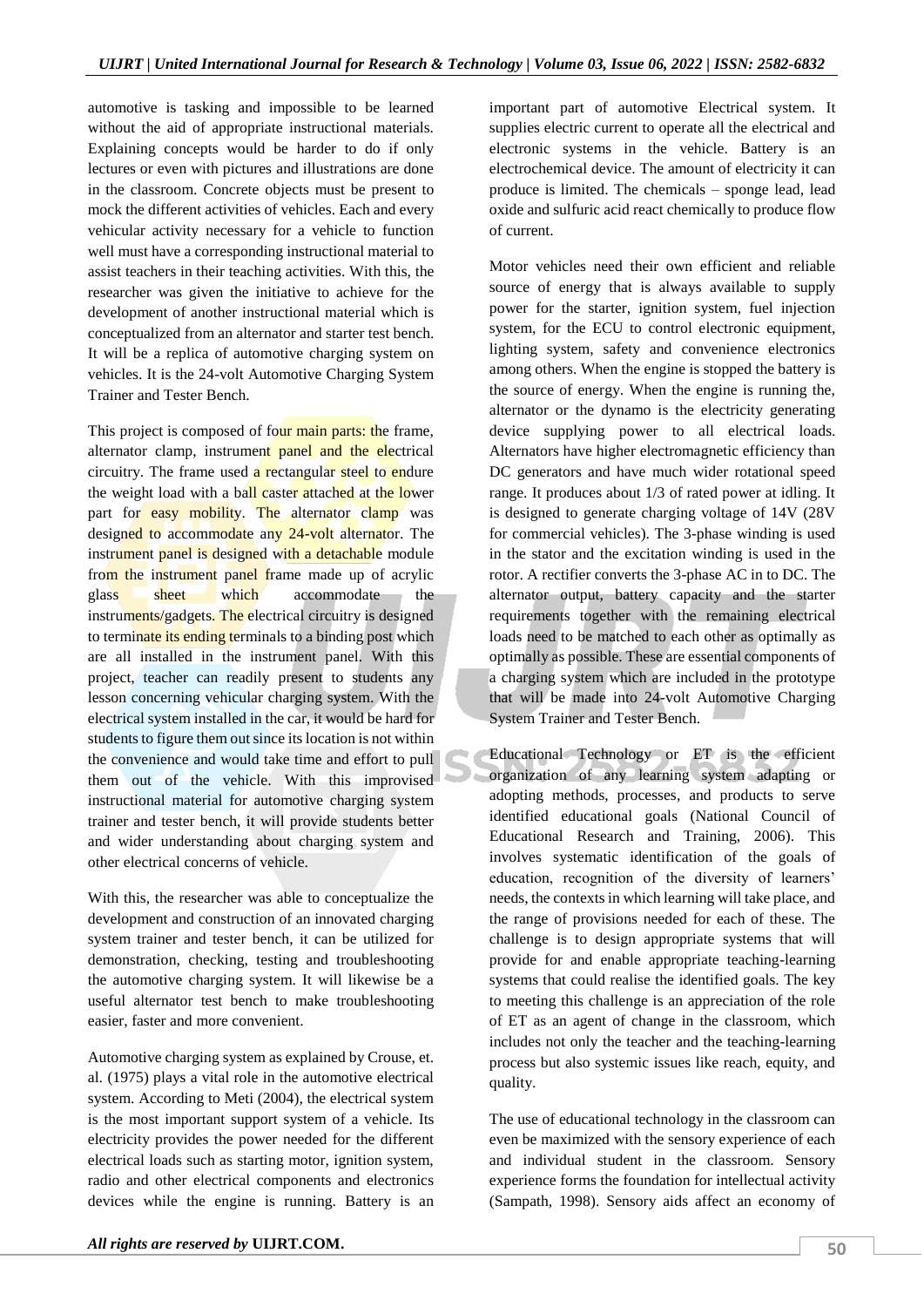time in learning. For long, the common practice to communicate knowledge has been by means of oral and written language. But language has many limitations that may contribute to learning difficulty. Generally, modern educators recognize in audio-visual materials such basic values as concreteness, enrichment, and dynamic interest. The number of aids for teaching has become so numerous that today a teacher of any subject need not resort to any of the archaic methods of teaching. Even the most abstract object can now be presented to the learner in a concrete and perceivable way through more than one aid.

Andaya (2002) constructed an AC Machine Circuit Trainer. He used locally available electrical supplies and materials. The trainer is modular in nature, which has an auto transformer, DC regulated power supply and an output lamp circuit. The study revealed that it was technically feasible to **facilitate** demonstration in laboratory activities. Valera (2008) also designed and constructed a Mechanical Transmission lifter used as instructional equipment for automotive classes principally in power train. It can be utilized in automotive shops to make work safe and convenient. Paat's study (2007) constructed an Enhanced Manual Clutch and Transmission Trainer which were specifically designed as learning aid for automotive students. A portion of the housing of the said trainer was cut away to display or visualize the action or movement of internal parts. Pecaso (2006) constructed an Ignition System Trainer equipped with camshaft that drives the distributor assembly and a pilot light that illuminates showing the sequential order of firing during ignition. The cited studies on devices intended for instruction in an automotive class have given this present study the idea of also coming up with a 24-volt Automotive Charging System Trainer and Tester Bench. It is a concrete teaching material where the teacher can explain the lesson, he wanted to make the students to understand about charging system. The students can likewise explore the ideas being taught with the aid of this instructional material more than just glancing at the board when the teacher do lecture session. It can offer students as well with variety of opportunity to enhance their skills in automotive technology.

This study designed a 24-volt automotive charging system trainer and tester bench that can be used as learning aid for automotive charging lessons. It also described the process involved in its development.

#### *Instruments*

This study is a descriptive research design. It This study is a descriptive research design. It designed an instructional material called 24-volt Automotive Charging System Trainer and Tester Bench. It further described the steps in its development such as planning and designing. The planning phase included the formulation of the part by part design of the project such as: studying the research application pertinent to the project developed, working activities and time frame, design, listing of materials and equipment to be used with the project. The design included sketch/layout of the frame, alternator clamp, instrument panel mounting and the schematic diagram of automotive charging system circuitry.

#### **RESULTS AND DISCUSSION**

## *24-volt Automotive Charging System Trainer and Tester Bench*



*Figure 1: Pictorial perspective of automotive charging system trainer with parts*

1. *The Frame –* It housed the other three parts of the project. It was made of rectangular tubular steel with the purpose of withstanding all the installed loads: alternators, electric motor and instrument panel. It is topped with GI sheet to facilitate the full demonstration of the project during instructions and related activities.



*Figure 2: The Frame*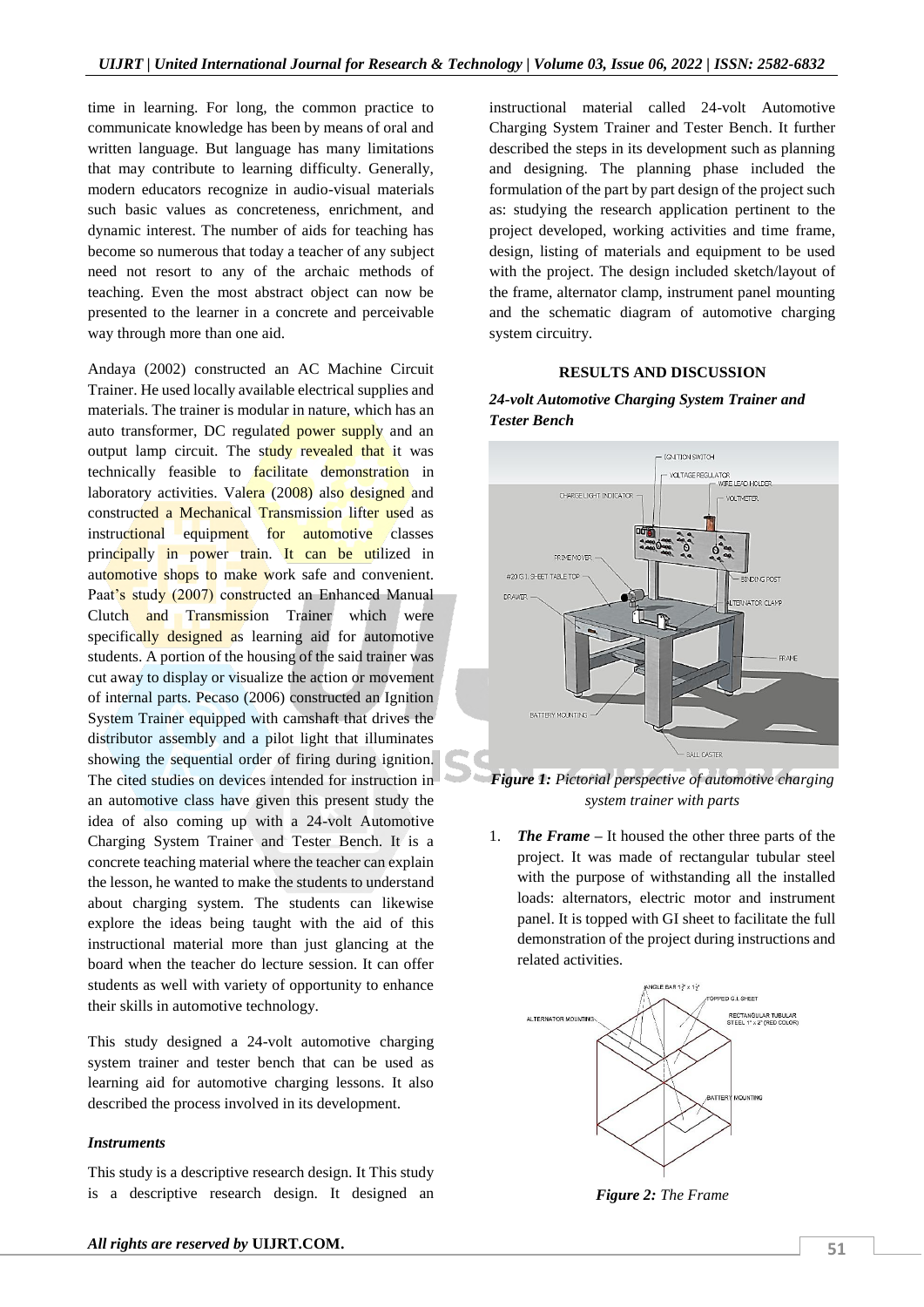

*Figure 3: Top view of the frame*



Figure 4. Front View



*Figure 4: Front View and side view*

2. **The Alternator Clamp**  $\rightarrow$  The alternator clamp is designed to hold the alternator. It has an adjustable jaw to accommodate any size of the alternator. This is made up to  $2' \times 5'' \times 12.5''$  C-bar and a 16 mm x 27 mm threaded round bar, designed to adjust the clamping jaw in and out.



*Figure 5: Side view*



*Figure 6: Top view*

3. *Instrument Panel –* It served as the holder of the electrical components of the charging system trainer. Instruments/gadgets were mounted into the acrylic glass sheet designed detachable modules from the instrument panel frame. The module holder is made up of flat bar metal with 6 threaded holes to fit acrylic glass locking device. One-by-one aluminum square tube will be used as the main frame module holder and detachable module were framed by aluminum edging to improve the appearance.



4. *Wiring Circuitry –* The wiring circuitry of the project demonstrates the complete path of the electric current flow into the charging system. All terminals of the instruments used were connected to binding post for easy connection. A flexible connecting leads with banana plug will be used as wiring connectors.



*Figure 8: Circuit diagram of automotive charging system*